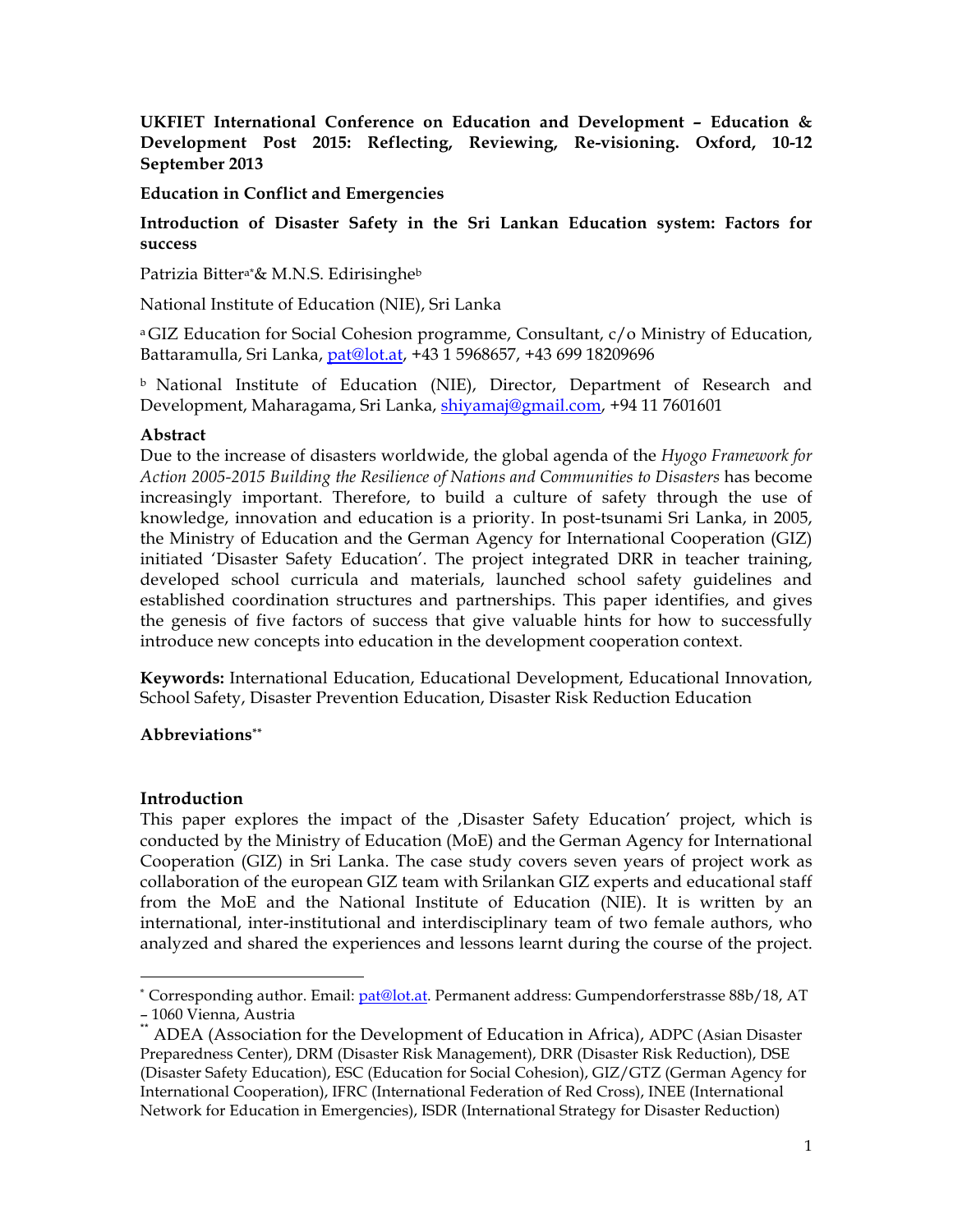Our main objective is to identify and describe factors for success in international education cooperation. We hope that scholars and practitioners may recognise own experiences in our case study as well as discover useful ideas for their own work.

The methods we used are: study of literature and GIZ project documentation; interviews and feedback sessions with target groups, governement partners and other stakeholders; monitoring visits with data collection; classroom observation and workshop documentation.

The development of the text starts with the global context of Disaster Risk Reduction (DRR) in education, justifying the importance of DRR for saving lifes, and giving an overview on ongoing initiatives. We specify international and regional organizations, campaigns and networks that created awareness on DRR, and identify milestones in the process of promoting DRR in education. Then we describe the DRR framework in Sri Lanka, where structures and processes for DRR and Disaster Management were established. Our focus is the education sector and the need for school disaster safety. The text continues with a description of the , Disaster Safety Education' project, focusing on partner structure, methodical approaches and main outcomes. We present the five factors for success, which we have observed: Passion; Partnerships; Infusion; Action-Reflection-Cycles and Respect.

### **Disaster Risk Reduction (DRR) and Education – the global and regional context**

Natural disasters are no longer occasional incidents, but have become frequent global phenomena. According to CRED (2012), 332 natural disasters were registered in 2011 and had a massive impact, killing a total of 30,773 people and affecting 244.7 million people worldwide. The resulting economic damages of recorded were the highest ever registered. Compared to the previous decade, the number of victims increased mainly due to the greater impact of hydrological disasters. The geography of disasters show that Asia was most often affected (44.0%), accounted the highest share of victims (86.3%) and suffered the severest damages (75.4%).

From our educational perspective it is important to register that whenever and wherever a disaster strikes, children and youth are among the most affected, because children are highly vulnerable in a disaster situation: they are less protected physically from death, disability and injury; they may become orphans; they drop out of school and lose their option for a better life. A few examples - out of many - illustrate the horrendous impact of disasters on the education sector:

- 2008 Earthquake in NW China: More than 10,000 children died in their schools; approximately 7,000 classrooms were destroyed.
- 2008 Cyclone in Myanmar: Estimated 50,000 children died; 2,250 schools completely collapsed, another 750 were severely damaged.
- 2010 Earthquake in Haiti: 1.5 million children and young people under 18 were directly or indirectly affected; 4,992 schools were destroyed or damaged (23% of all schools).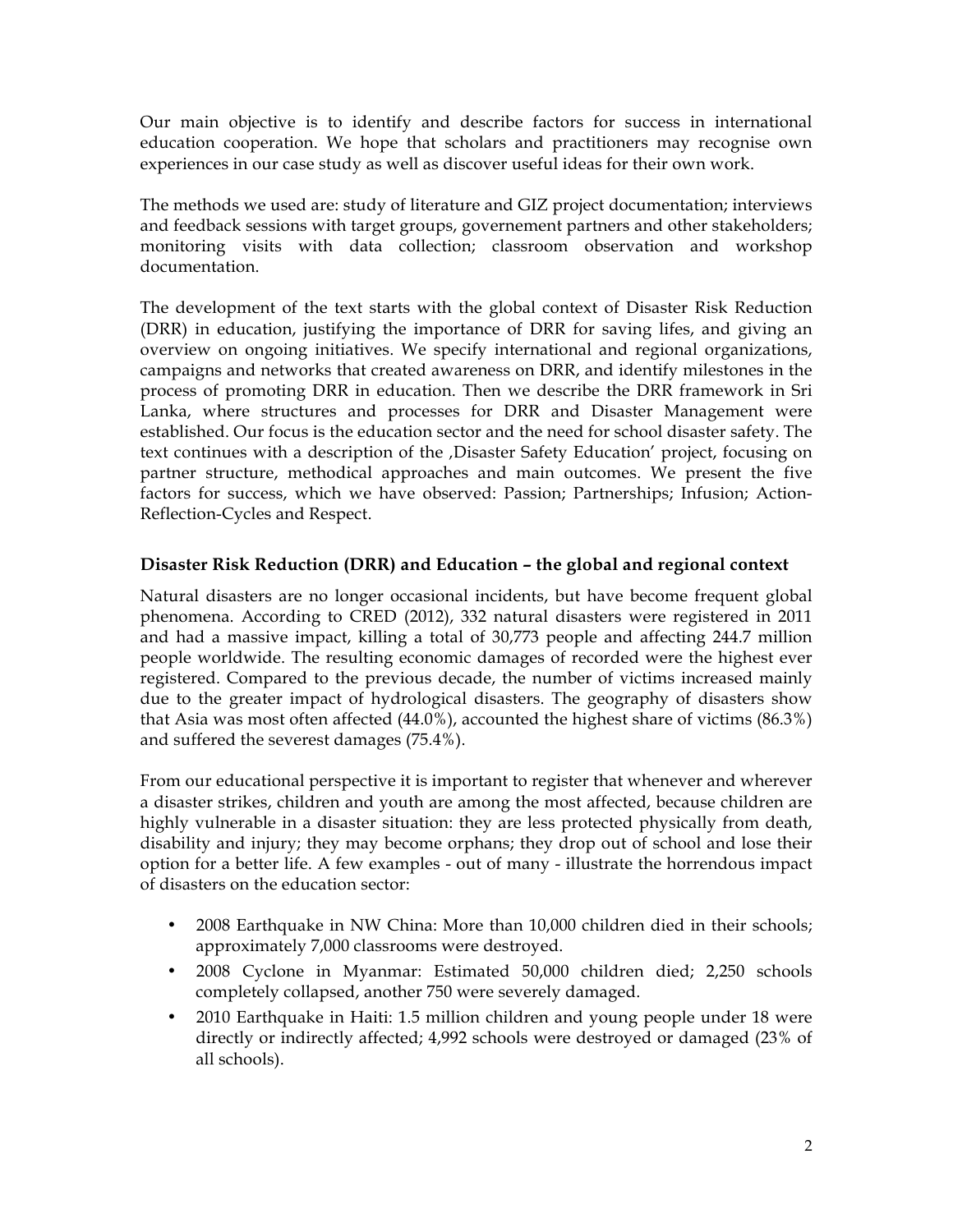Yet, what has been done to take action against these devastating consequences of natural disasters? In the 1990s, the International Decade for Natural Disaster Reduction was launched and resulted in the creation of the International Strategy for Disaster Reduction (ISDR) of the United Nations. A groundbreaking step followed in 2005 at the World Conference on Disaster Reduction with the adoptation of the , Hyogo Framework for Action 2005 -2015: Building the Resilience of Nations and Communities'.

DRR scientists and practitioners are convinced that the practical, social and technical knowledge already exists to prevent most of the losses of life, limbs, livelihood, and cultural heritage that increasingly attend these natural hazard events (Petal 2008, p.4). DRR has become an integral element of sustainable human development. The UN Decade for Education and Sustainable Development (2005-2014) led by UNESCO identifies DRR as an essential intervention area. In 2005, the Coalition for Global School Safety and Disaster Prevention Education (COGSSDPE) created an international network of advocates and activists. In 2006-2007 ISDR organized the worldwide campaign , Disaster Risk Reduction Begins at School' with these core messages:

#### **School safety: a social responsibility**

Society has the ethical responsibility to guarantee that a school is able to provide a safe learning environment for the whole school community.

#### **Education is prevention**

The better the levels of education and organisation in the community, the better their capacity to prevent, reduce and mitigate risk factors, and to recover from the effects of disasters unleashed by natural phenomena or human actions. (Safe Schools, 2008, p.6-7)

A comprehensive review on DRR in education (Wisner, 2006) provides guidelines and resources for the educational community on how to promote DRR in education and strengthen the participation of children. The campaign inspired a series of conferences and dynamic networking amongst education and DRR scholars and practicioners. In 2006, only about 30 countries worldwide had integrated DRR into their school curricula (ISDR 2006, 9), however, few years later, DRR in education has become a mainstream among education authorities.

Further milestones for DRR in education have been the establishment of the ,Thematic Platform on Knowledge and Education' at the Global Platform for DRR in Geneva 2007. In 2008, school safety was integrated in the 48<sup>th</sup> session of the International Conference on Education (ICE). In 2009, at the World Conference on Education for Sustainable Development (WCESD) in Bonn, the ISDR ,Thematic Platform on Knowledge and Education' advocated school safety and disaster prevention through education. Reflecting this emphasis on education, in 2013, Education was a leading topic at the fourth Global Platform for DRR and was included in the formal Communiqué aiming for improvement of school infrastructure and a global safe school campaign. Utilizing the particpation and knowledge of children, the recommendations for the post-2015 global agreement on DRR (HFA2) were made by children and youth, who led a session on Children's Charter for DRR that became a highlight of the conference. Furthermore, key stakeholders in DRR and Education launched the 'Global Alliance on Risk Reduction in the Education Sector'.1

 <sup>1</sup> See report of Transburg, 2013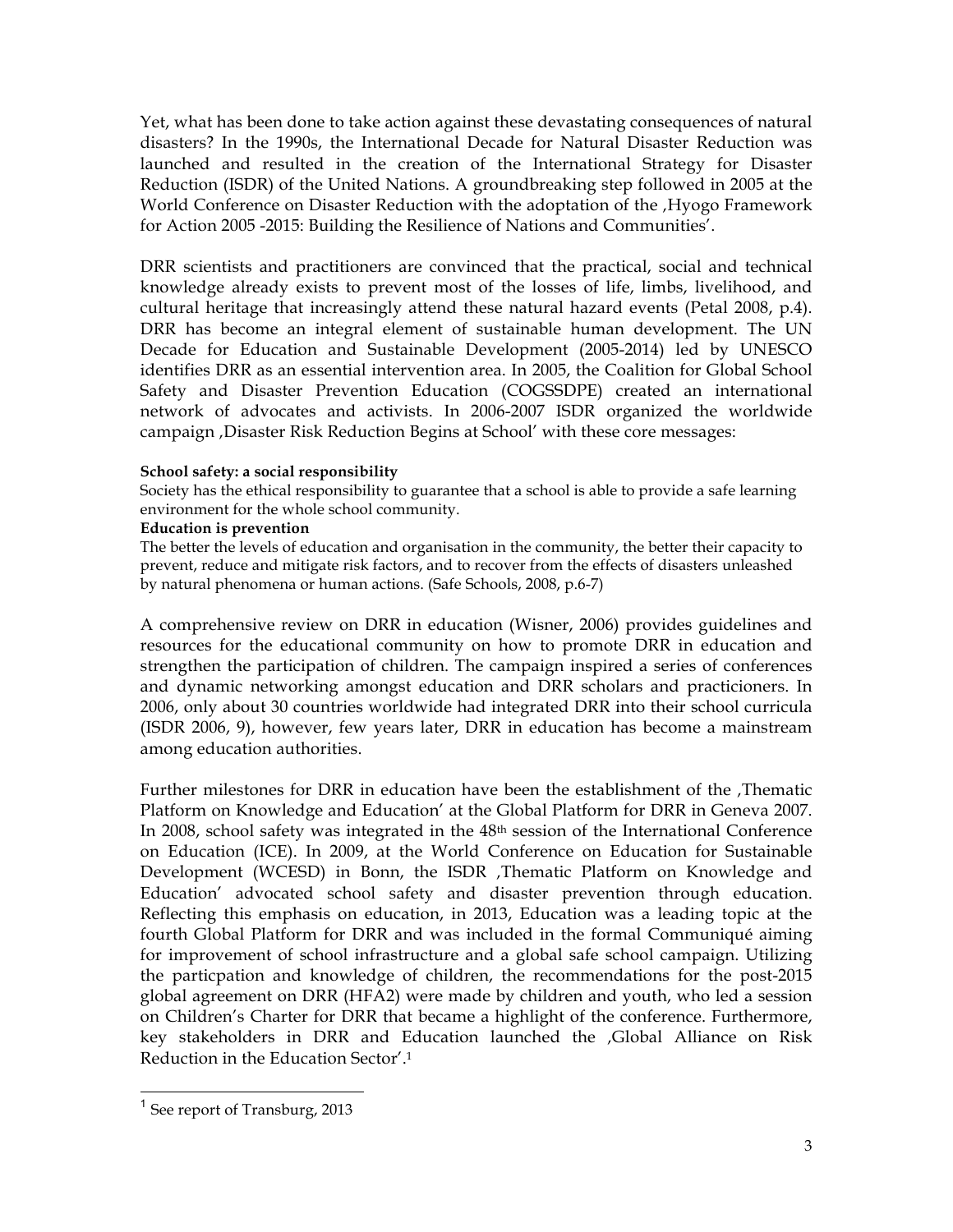Due to the high vulnerabilty of Asia and the increasing impact of disasters in the region, the movement for school safety and DRR in education developed an amazing dynamic in the Asian region. Sparked off by the ISDR School campaign, a lively network of technical DRR organisations, government bodies, donors and NGOs evolved and created a platform for sharing good practices, experiences and resources. This dynamic was developed through the following events: Regional Workshops on , Education for Natural Disaster Preparedness in Asia Pacific in the context of Education for Sustainable Development (ESD)', organized by UNESCO and ADPC in 2006 and 2008 in Bangkok; the International Conference on School Safety in Ahmedabad 2007 organized by SEEDS India; the International Conference on School Safety in Islamabad organized by the Aga Khan Foundation.

At global level, stakeholders like UNESCO, UNICEF, UNISDR, Save the Children, Plan International, IFRC, World Vision, INEE and World Bank continue to establish a culture of safety. While DRR and Emergency Education have become part of national curricula and sector plans; however, the implemention at teacher training and school level still needs to take root. Safe education facilities, school disaster management and risk reduction education are the main priorities outlined for the next years.

## **Disaster Risk Reduction (DRR) and Education – the national context** <sup>2</sup>

In Sri Lanka, the 2004 Indian Ocean tsunami took the lives of 35,000 people and left behind over one million affected survivers, among them some 200,000 school-age children and university students, as well as 3,000 of their teachers. The number of victims would have been much higher if the disaster had struck on a normal school day instead of a holiday. After the tsunami, in the coastal regions along the southern and eastern shorelines, classroom teaching came to an almost complete halt for several weeks: 182 schools were severely damaged or destroyed, while 287 schools served as emergency shelters for thousands made homeless. Many months went by before reconstruction efforts were able to complete the repair of damaged schools and to build 95 new schools at different, safe locations. Even after resuming regular teaching in the affected zones, many children were still traumatized and unable to learn effectively.

The tsunami disaster clearly demonstrated that the population of Sri Lanka was not prepared to deal with the hazards threatening them. The population, including teachers and children, did not recognise the risks, did not know how to protect themselves, and in decisive moments they often responded ineffectively. The Government of Sri Lanka had to take decisive and systematic action in order to better mitigate disaster risks and create a more disaster-resilient society. To this end, the Ministry of Disaster Management, which was established on the basis of an act of the Sri Lankan Parliament of May 2005, made disaster management a national mission. This ministry is responsible for directing and coordinating inter-ministerial efforts. In a first step, the ministry prepared a national plan of action for disaster management, termed the 'Road Map'. The Disaster Management Centre (DMC) acts as the lead agency responsible for implementing policy provisions and standards.

 <sup>2</sup> Source for this chapter is GTZ, 2008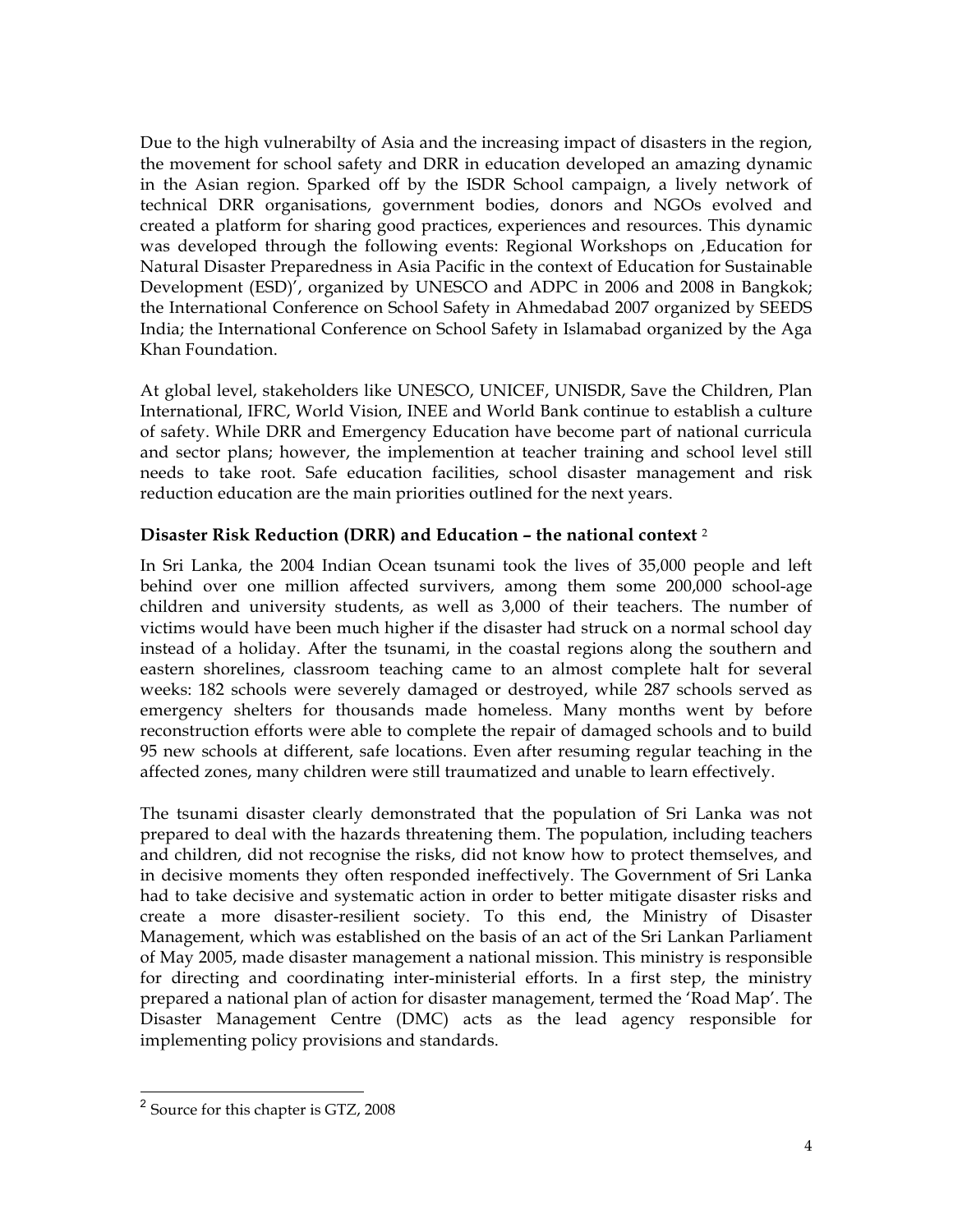The education sector was singled out as a central vehicle for achieving the defined goals, particularly the goal of teaching children in school how to protect themselves and how to respond effectively in the event of a disaster.

# **The Disaster Safety Education programme of the Sri Lankan and German Cooperation - Overview**<sup>3</sup>

 As DRR was a completely new approach for the education system, the Ministry of Education - which had already a long standing cooperation with the German Agency for International Cooperation, GIZ 4 (former GTZ) - required technical support for introducing Disaster Risk Management (DRM). In 2005, the already prepared , Education for Social Cohesion' (ESC) project was complemented by the , Disaster Risk Management and Psycho-social Care' project. From the beginning, both projects were implemented as one joint programme. The overarching objective of the DRM component was to integrate Disaster Safety into the whole education system, covering

- All levels education managers, principals, teachers, students, school committees;
- All aspects of learning knowledge, skills and attitudes;
- All areas of education classroom teaching as well as co-curricular activities and education administration, including emergency plans for educational buildings.

As GIZ was the only donor applying a sectorwide approach, it was identified by the Sri Lankan Government to assume the lead role for 'Education' as lined out in the Road Map according to the Hyogo Framework of Action. The project started with a baseline survey on disaster preparedness and school safety. This survey showed that schools, teachers and education authorities were not at all prepared to face disaster situations. It became clear that the entire education sector would have to be involved in order to mainstream DRM in the education system in the long term:

- The Ministry of Education assumes the lead role for directing the process. It is responsible for issuing education policies and developing strategies, including provisions governing the new topic (disaster safety).
- The National Institute of Education is in charge of developing guidelines for implementation on the basis of policy provisions. Its scope of competence includes training of college lecturers and instructors, conducting teacher training and preparing syllabi and instruction materials.
- In Sri Lanka 18 National Colleges of Education provide teacher pre-service training. In line with national standards, but with different areas of specialisation, these colleges train teaching staff for the entire country.
- There are about 100 Teachers Training Centres, which provide in-service training. These centres are responsible for expanding the methodological knowledge and skills of teachers. In addition, a Centre for Educational Leadership Development prepares teachers to assume roles in education management and administration.

 <sup>3</sup> Source for this chapter is GTZ, 2008

<sup>4</sup> Deutsche Gesellschaft für Internationale Zusammenarbeit GmbH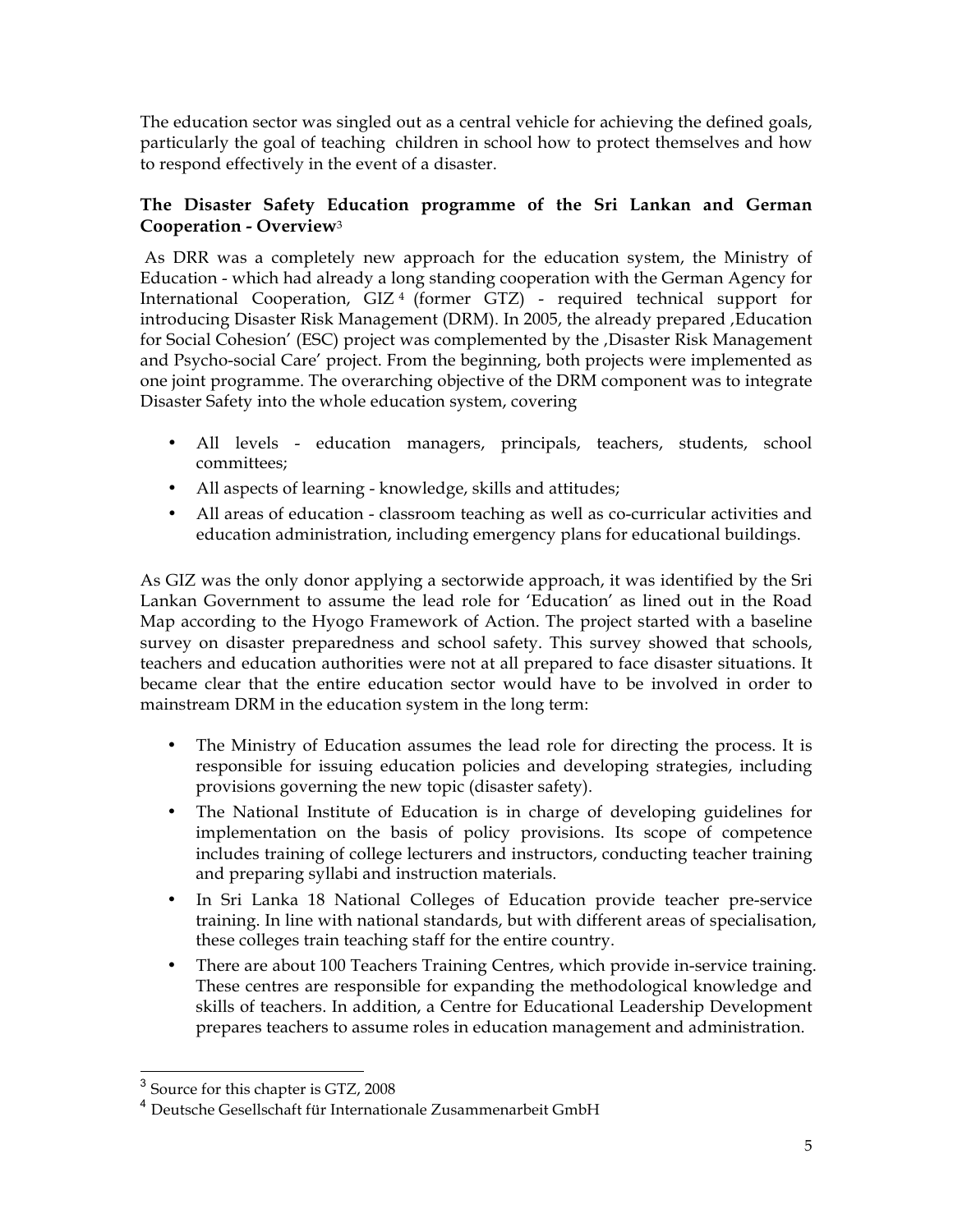During the first project period (2006-2009), DRM was integrated in school curricula and in all pre-service and in-service teacher training curricula and respective training modules. Didactic materials were developed for teachers and students. Teacher educators and education officers gained basic DRM knowledge and skills. Also, the links between the Ministry of Education and the Disaster Management Centre were created and utilized. A milestone towards establishing disaster safety in education was the edition of the National Guidelines on School Disaster Safety in a joint effort of the abovementioned Ministries in collaboration with all other relevant donors and NGOs. Using the Asia and Pacific Forum and Conferences on DRR and school safety, the project contributed on the one hand its experience in Sri Lanka to the regional network and on the other hand streamlined the national activities in the global context.

Until 2009, during the civil war, the project faced particular challenges in maintaining regular communication and work relationships with the nation's northern and eastern provinces. Gaining access to those regions proved difficult, so an independent regional office staffed with local personnel was established there. Project activities also had to be crisis- and conflict-sensitive, following a 'do no harm' approach. The project aimed, from the very start, in achieving balanced participation by all ethnic groups and minorities. Conducting all workshops and preparing all of the related materials in three languages (Tamil, Sinhalese and English) likewise helped defuse any conflict, as all groups were enabled equal access to the knowledge and materials being offered. By sticking to these principles, the project also actively contributed to fostering the peaceful co-existence of population groups, reducing conflict potentials and developing a culture of safety. For these reasons the project was integrated into the partner's strategy for peace and reconciliation in Sri Lanka, known as the Relief, Rehabilitation, Reconciliation (or Triple R) framework process, and the crisis-preventive reconstruction effort after the tsunami, while it also contributed to the German Federal Ministry for Economic Cooperation and Development priority area in Sri Lanka 'Conflict transformation'.

When the second project period (2009-2012) started, the project was already fully integrated into the ESC programme in order to facilitate the sustainable institutionalisation of the developed curricula and guidelines, and to initiate the roll-out of pilot activities across the regular school system. A conceptual shift was done from DRM to **Disaster Safety Education** (DSE), taking up the common understanding in the region that in the education sector, a) a positive connotation and b) the focus on safety of the school community create stronger motivation and a better understanding of the project. The DSE component aimed to foster disaster preparedness, prevention and mitigation among school children and in school communities through:

- Policy development and stakeholder coordination;
- Implementation of disaster safety in school communities, in line with the National Guidelines for School Disaster Safety;
- Institutionalizing of DSE in teacher training through advanced training and support/monitoring structures.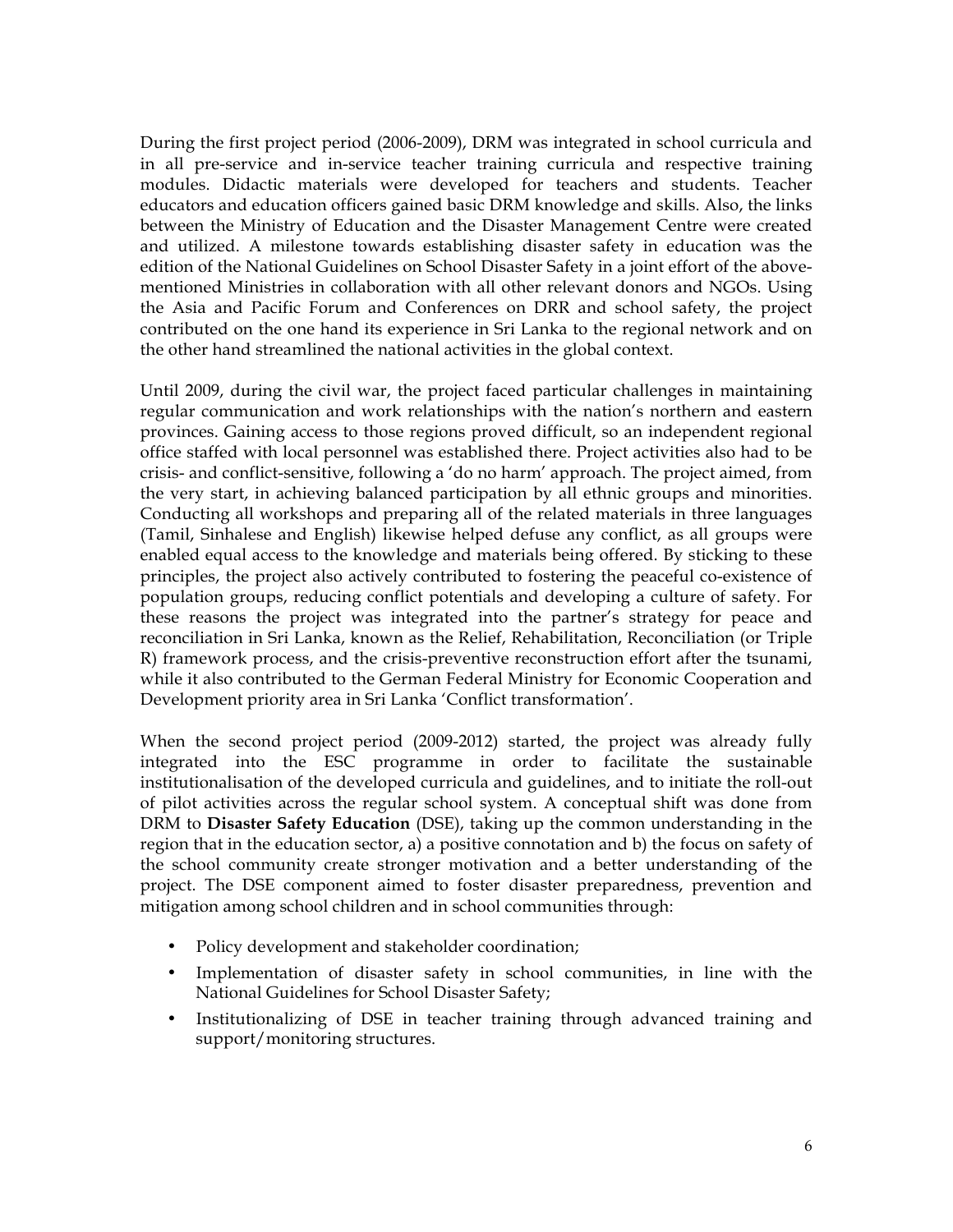## **The Disaster Safety Education programme of the Sri Lankan and German Cooperation – Factors of success**

We have identified five main factors of success at the end of seven years of project implementation:

- 1. Passion Motivating decision makers and key persons;
- 2. Partnerships Facilitating collaboration among government institutions and with other stakeholders;
- 3. Infusion Utilizing existing structures and processes to integrate disaster safety education;
- 4. Action-Reflection-Cycles Creating intervention and feedback loopes between central and decentral structures;
- 5. Respect Recognizing the human factor in international collaboration.

The following chapter will explain and elaborate these factors of success.

**Ad 1) Passion:** In order to get started, the project needed the political support of decision makers within the education sector. Based on the experience that introducing change in a social system – even more, in a foreign system – does not work through a purely hierarchical (top-bottom directive) or managerial (planning – implementing – evaluating) approach, the project leader and author decided to entice key persons to engage themselves in disaster safety. To win them over, an initial training course in India was organized with the National Institute of Disaster Management (NIDM), which tailored a programme on 'DRR in Schools' for the Sri Lankan delegation. Twenty-five executives from the Ministry of Education, the National Institute of Education and the National Colleges of Education met with passionate 'DRR champions', participated in school events and experienced how DRR had been integrated into the Indian education system. The knowledge they gained through the course helped the Sri Lankan educators to apply disaster safety education in their own country in the following years, but the personal enthusiasm they brought back with them was even more crucial. Personal commitment became the driving force and created sufficient energy to successfully introduce a new cross cutting topic into the system. Following the course in India, a large number of training events were held at the National Colleges of Education, involving about 3.500 teacher students and their lecturers in DRR programmes during the first two years. Based on these initial experiences, DRR was integrated into the national teacher training curricula. Importantly, decision makers at ministerial level supported the implementation process at all stages.

**Ad 2) Partnerships:** ADPC published a guideline on integration of DRR into school curricula (ADPC, 2007) where they identified key approaches for mainstreaming DRR in the education sector. The main issue pointed out is establishing coordination and partnerships among the stakeholders, starting from the responsible ministries and reaching out to other stakeholders. This approach had also been applied in the DSE project and has become one of the success factors.

When the DSE project started, the project leader was searching for a counterpart in the Ministry of Education. These efforts did not lead anywhere for months because, at that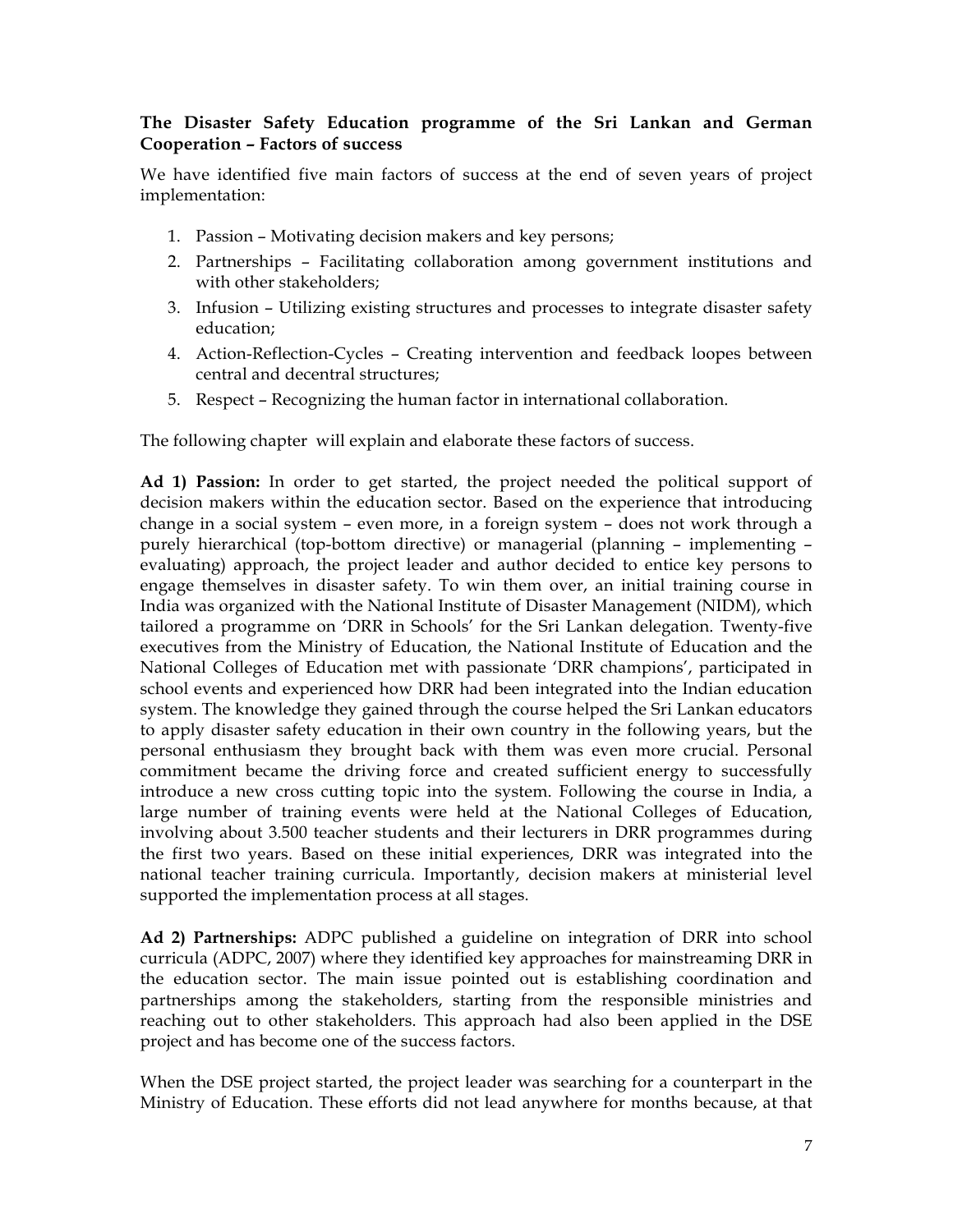time, the already nominated focal point had no clear idea about DRR and her function, and she was not even known by her function within the Ministry The project offered her an opportunity for DRR training in India and facilitated the creation of an interministerial working group. The first task of the group was the development of National Guidelines on School Disaster Safety. Such a concrete undertaking helped to establish a team and collaboration mechanisms. Step by step, roles and responsibilities as well as areas of competence and collaboration of the governmental stakeholders were clarified, and each one grew into her/his new role within the setup of inter-ministerial cooperation. The improved communication channels, increased trust and transparent decision-making led to the joint implementation of school safety programmes.

With this partnership as foundation, the next step was to integrate all other international and national organizations involved in the field of disaster safety education into the working group. They too could be convinced by the intermediary role of GIZ, which acted as a bridge between governmental and non-governmental organizations, that all participants can benefit from strategic cooperation. Meanwhile, all stakeholders<sup>5</sup> support, within their programmes, the implementation of the National School Safety Guidelines. The Ministry of Education has established its role as the coordinating and steering body of DRR in the education sector. The working group had become an official task group of the education cluster. Due to the end of the civil war and emergency situation, the cluster was dissolved, and the working group is now in the process of taking over the function of the cluster.

**Ad 3) Infusion:** According to Marla Petal (Petal, 2008) there are a variety of options for the integration of DRR into school curricula: stand-alone courses, where a new subject or course is created to accommodate the new topic; new modules or units integrated into a few existing subjects; establishing links to the topic in all subjects through activities and exercises, reading materials and projects. In Sri Lanka, the integration of DRR into the national school curriculum was a great achievement. It was done mainly through Science and Social Science subject areas from grade 6 to 9 under topics like 'Preparedness for natural disasters'. In the primary curriculum, which follows the spiral approach, each theme can be worked out at different levels in each grade. DRR has been infused into a range of themes like 'The world around us'. The entire school curriculum has more than fifty subject areas and therefore carries a great potential for indirect infusion on part of the subjects with no direct linkages to DRR; for example, in Mathematics disaster related data can be used as units like measurements, statistics and data presentation.

Due to the fact that curriculum development is a highly controversial issue and requires the consultation of all relevant representatives of the society, high-level policy commitment and guidance are needed for any curricular reform. In the context of international cooperation, it becomes even more difficult for the foreign party to gain the trust of those in charge of curriculum development in order to introduce innovations. Resistance against what is seen as 'Western' or post-colonial influence is an attitude that has to be dealt with. The DSE project team was aware of such sensitivities and therefore pursued a strategy that aimed to make use of existing structures and processes – instead

 <sup>5</sup> UNICEF/Emergency Education and Mine Risk Education, UNDP, UNESCO, Save the Children, Sri Lanka Red Cross, German Red Cross, International Federation of Red Cross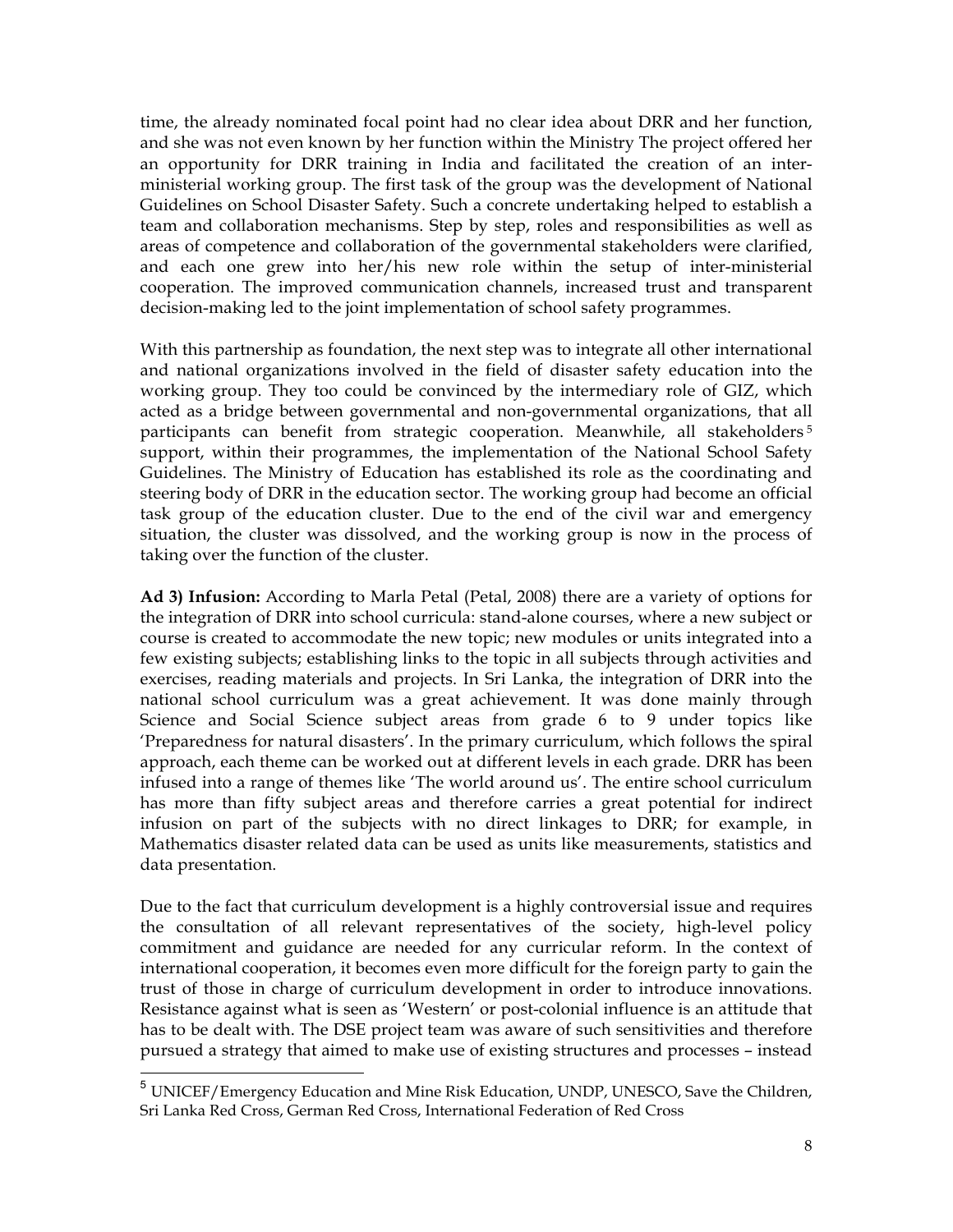of creating new ones - to address disaster safety. We use the expression 'infusion' as a metaphor for this approach, meaning that changes are carefully introduced into the system in small doses, but keeping in mind the context of a sector wide innovation. After first observing and identifying the structures, functions and processes already in place, the project gradually introduced supplementary components and minor changes, in a manner that the existing education system could easily accommodate them.

**Ad 4) Action-Reflection-Cycles:** In international cooperation, logical project frameworks and plans are set up in a well organized manner and lined up as result chains leading from inputs, outputs, use of outputs and benefits for target groups to reaching development objectives. This logical method often includes a process design that starts with developing concepts and strategies, then piloting and adjusting them and finally up-scaling the programme. However, the top-bottom approach coming with this method often results in a lack of commitment at the field level. A review of UNESCO's capacity-building function came to a similar conclusion, namely that 'capacity development lends itself to non-linear processes and open-system models rather than linear processes and rational models, as typified by results-based management' (UNESCO, 2007, p.2). The DSE project applied a spiral strategy that aimed to start activities at the field level, feed back the outcome to the central level, and then draw conclusions to strengthen interventions at field level once again. This 'dirty' approach did not rigorously follow the logic path of the project plan, but instead it moved between central and local levels and drifted with the flow of interest and engagement of the partners. <sup>6</sup> A vital element of this strategy was to establish approximately 80 DSE coordinators in teacher training institutions and education offices all over the island and to create networks among them in order to use their capacities for reflection and implementation. As language serves to identify each ethnic group's cultural heritage and their communication mode, it has always been an important issue in the Sri Lankan context (World Bank, 2011); therefore the DSE coordinators were selected from a multi-ethnic mix of population. Furthermore, 'Policies and programmes are continuously shaped by the different actors they travel with', and 'the numerous 'local' actors that contextualize and reshape 'global' programmes' (Mukhopadhyay & Sriprakash, 2011, p.318, 314) not only enrich a project, but make it socially acceptable and sustainable by adapting it to the local situation and needs. As Mukhopadhyay & Sriprakash (2011) point out, new policies have to undergo a process of 'translation' in order to adapt them to local contexts, interests, conditions and possibilities through local actors. The approach of action-reflection-cycles between central and decentralized structures is a way to 'translate' new policies or strategies into the local context.

**Ad 5) Respect:** According to Samuel & Mariaye (2013), who explored the setting up of an inter-cultural partnership7, different histories, aspirations and interests as well as asymmetrical power differentials influence the relationship of the partners. This influence can be negative if not dealt with properly. Therefore, their programme aimed to promote dialog, tolerance, respect and mutual reciprocity at all levels to overcome power asymmetries and – as they call it – decolonise relationships. Samuel and Mariaye

 $6$  The deep wisdom of such an approach was already discovered by one of the fathers of systemic change theory, Kurt Lewin, who put it in a nutshell 'Go with the flow'.

<sup>7</sup> Between the Mauritian Institute of Education and the University of Kwa-Zulu-Natal/South Africa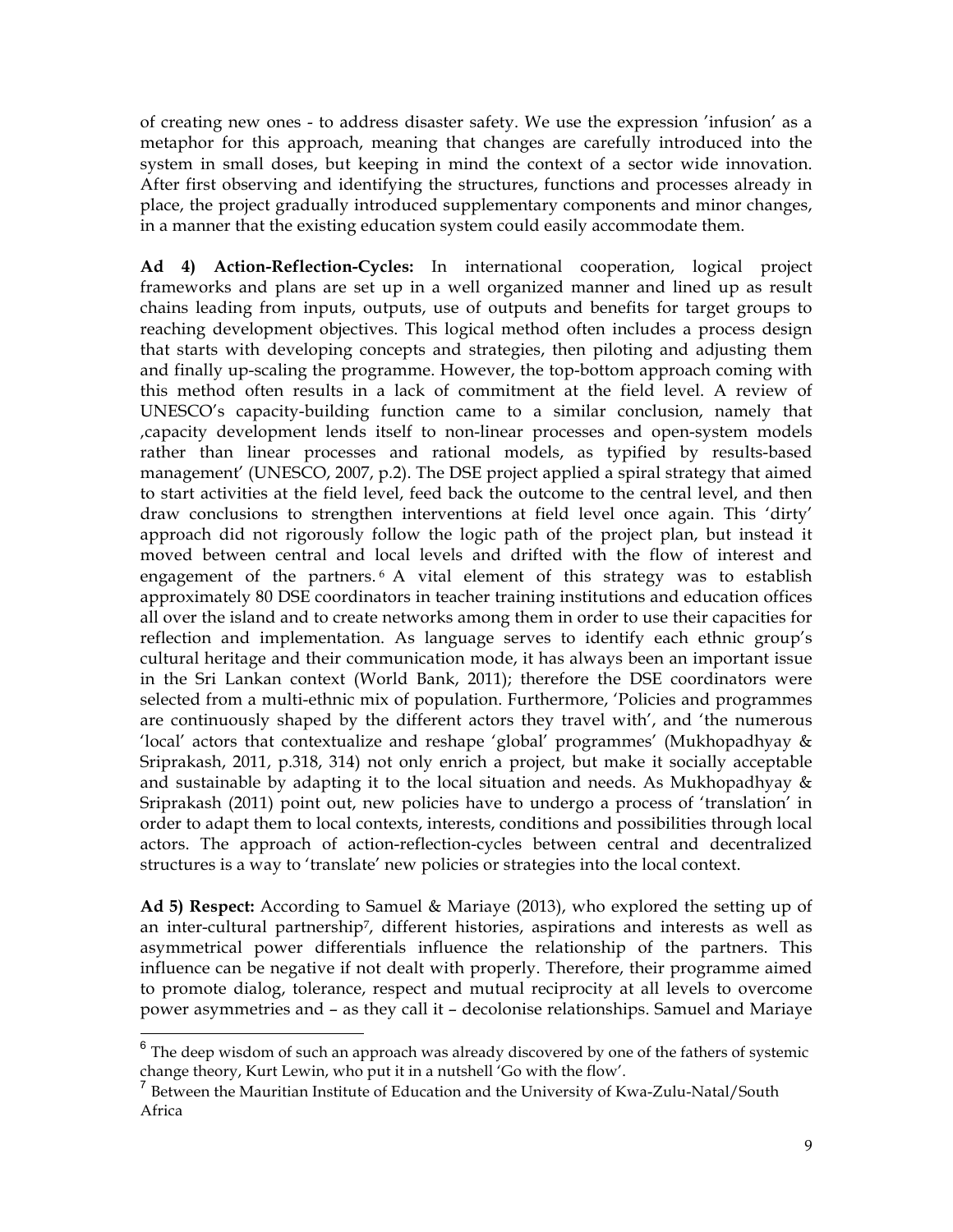(2013) also show that, when mutual respect is a key ingredient of the programme, the involved individuals start sharing trust, learning self-worth and developing their capacities. In international cooperation, the power gap between the partners is obvious and the need for empowering the aid-receiving partner is often addressed. Mark Mason (Mason, 2011) analyses the shift towards partnership in education development cooperation and points out the following important signs for this paradigmatic change. The Swiss Commission for Research Partnerships with Developing Countries (KFPE 1998) created a set of principles to overcome inequalities, including joint decision making, building mutual trust and sharing responsibility. The ADEA (Association for the Development of Education in Africa) biennial conference in Dakar 1997 focused on 'Partnership', and President Diouf declared in his opening remarks that, 'One of the determining factors in all partnerships is trust. … It … involves mutual recognition of each partner's institutional and self-interests, expectations, problems, sovereignty, and cultures. It is maintained through common experience, permanent communication, and proximity, which facilitate mutual understanding.' (Diouf, 1999, p.34). Mason claims that the modality of partnership in educational development cooperation has taken place in the Eighties and has gained momentum since; nevertheless, symmetrical partnership or equality often remains merely a declaration and does not become an integral part of each and every interaction at the process level.

Our experience in Sri Lanka supports this importance of respect and mutual trust. We observed that individuals, who worked closely with the DSE team during the last years, along with gaining knowledge and skills related to DRR have significantly developed their own capacities in the following areas: self-confidence and professional attitude; fluency of English and communication skills; group facilitation and presentation techniques; utilization of participatory and adult learning methods; planning and monitoring methods; documentation and reporting skills; use of ICT. In order to find out more about the causes of these remarkable changes, the project leader organized feedback sessions with the main working partners and DSE coordinators towards the end of the project period. They identified the following aspects as contributing to their personal development and success of the DSE work:

- Close collaboration with DSE team in planning, training and monitoring;
- Participatory approach of the DSE team through active involvement of the partners and joint decision making;
- Use of advanced methods and 'Learning by doing' approach by the DSE team, which inspired them and enabled them to develop their own methodological competencies and enhance their teaching/learning methods;
- Solid work done in the DSE component led to sustainable impact;
- Personal engagement of the DSE team and building face-to-face relationships led to motivation and high personal learning gain;
- Personal integrity, personal engagement for the target groups and professional competence of the DSE team created trust and confidence;
- They felt respected by the DSE team and appreciated the symmetric relation trainer – participant and democratic group processes; the DSE team was giving advice and also seeking advice from them.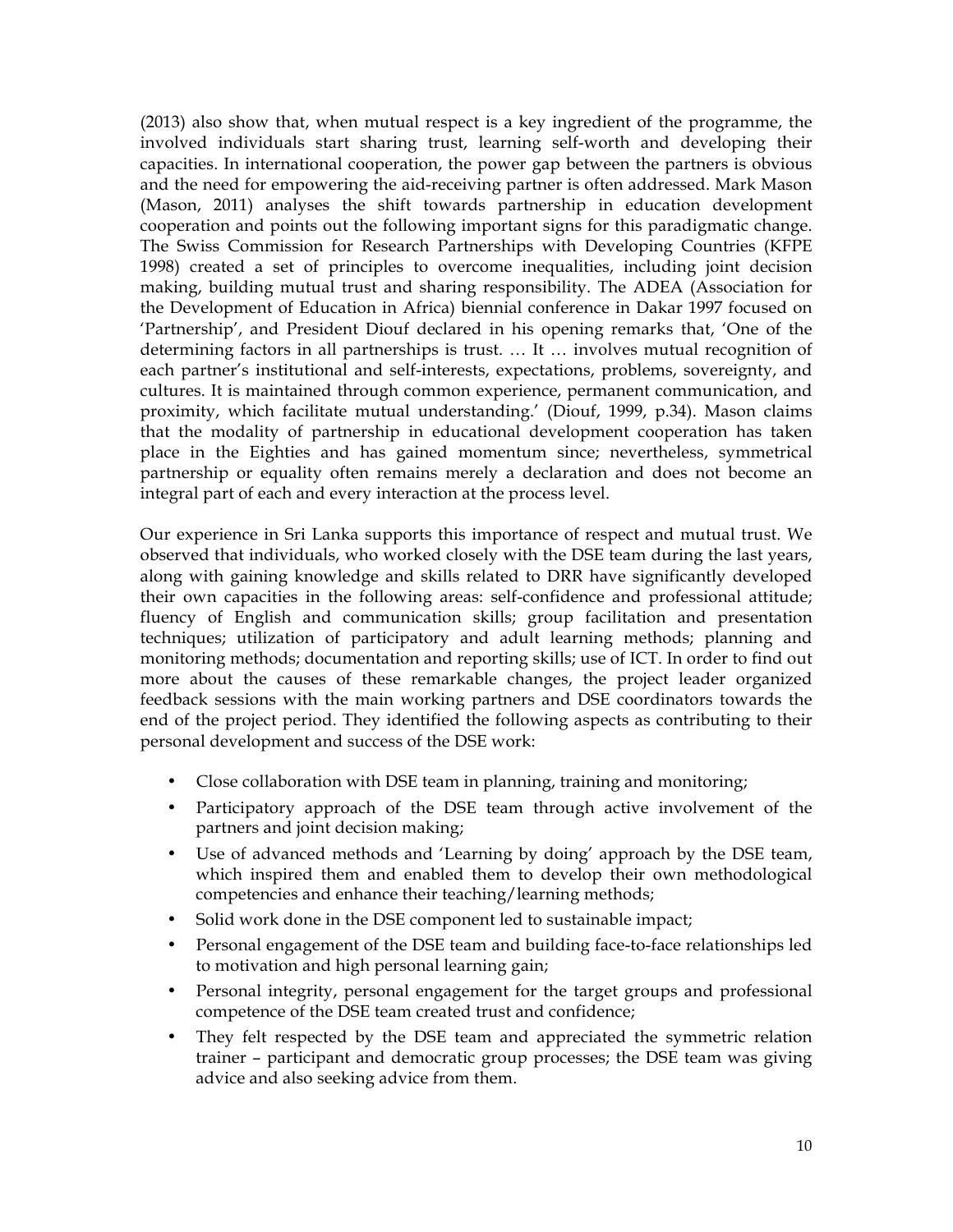It became clear that the personal qualities of the project team played a crucial role, especially with regard to showing respect and nurturing symmetrical relations.

### **Conclusions**

When we began discussing this article, we wanted to know the answer to a central question in international educational cooperation 'Is education cooperation … effective enough to have a significant influence on national policies and/or the steering of education systems?' (Jallade, 2011, p.7). We agreed that, in the case of introducing disaster safety into the Sri Lankan education system, the national education policies and strategies have in fact significantly changed. We wanted to know more about the factors contributing to this success. As pointed out by Jallade (2011), organizations or agencies of international cooperation are usually quite limited in their mandate as they depend on the goodwill of their government partners, and the goals set up by them are largely ignored by national education systems. In the Sri Lankan case, the approach of awaking passion (success factor 1) by convincing individual key persons in the system of the 'good cause' helped to overcome these restrictions. Success factor 5 – respect - closes the circle by highlighting again the 'human factor' in international cooperation and change processes. We came to the conclusion that firstly approaches like the holistic sectorwide approach, the creation of partnerships and the infusion of new concepts are successful in educational cooperation, and that secondly building trust and personal relationship are the underlying fundament for sustainable institutional change.



Graphical representation of success factors and intervention areas of DRR in education

# **Works Cited**

ADPC, 2006. *Tools on Mainstreaming Disaster Risk Reduction*. *RCC Program on Mainstreaming Disaster Risk Reduction into Development Policy, Planning and Implementation in Asia.* Asian Disaster Preparedness Center, Bangkok.

*Ahmedabad Action Agenda for School Safety*, 2007. *International School Disaster Risk Reduction Conference, Ahmedabad, Jan 18-20 2007*. SEEDS, Delhi.

AIDMI (All India Disaster Mitigation Institute), 2007. *Child's Right to a Safer School: Lessons from Asia*. Southasiadisasters.net, No 30, May 2007, Ahmedabad.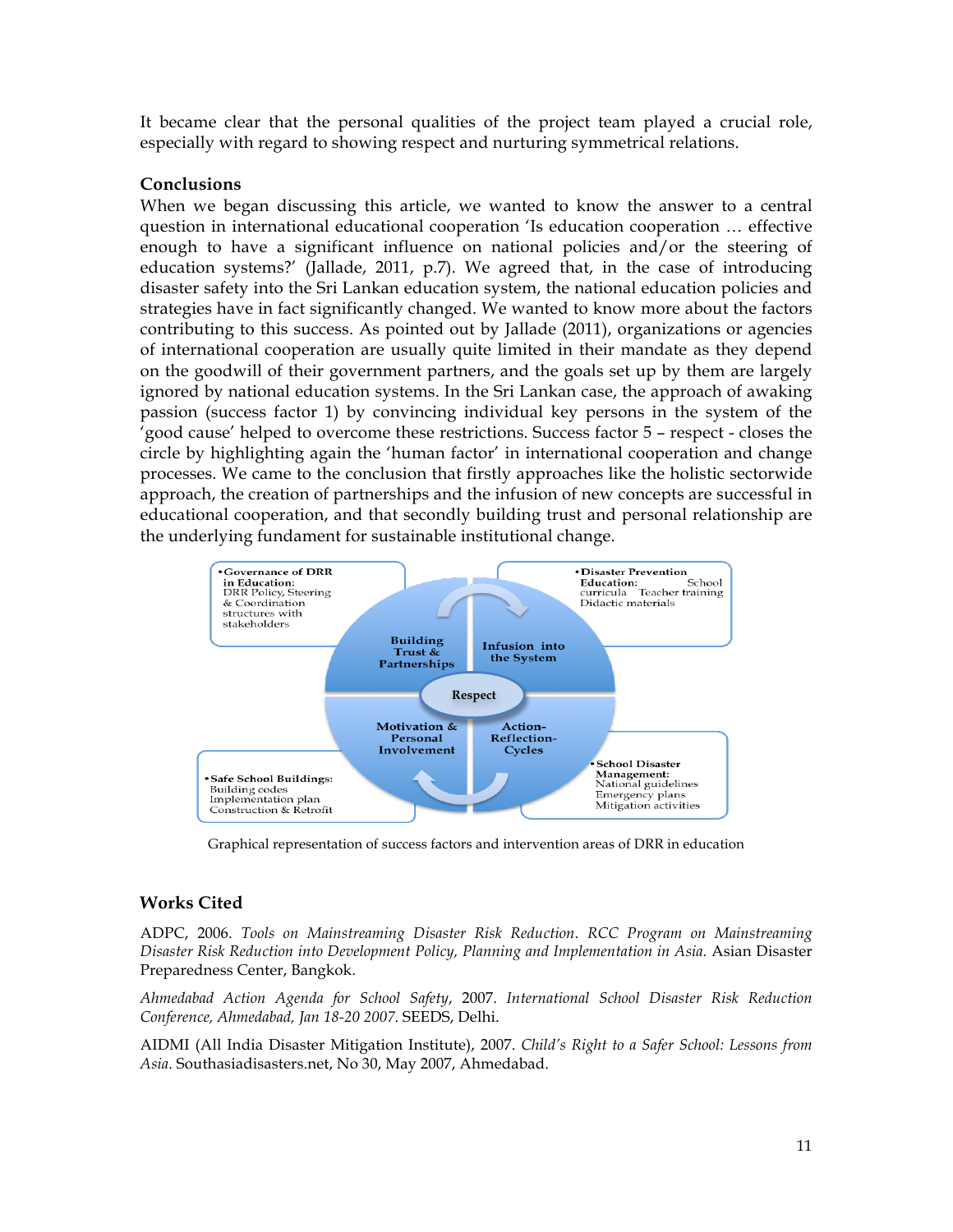AIDMI, 2013. *Putting Children at the Heart of Disaster Risk Reduction.* Southasiadisasters.net, No 91, January 2013, Ahmedabad.

Asian Disaster Management News, 2008. *Mainstreaming Disaster Risk Reduction into Education Sector*. Vol.13, No.3, Asian Disaster Preparedness Center, Bangkok.

*Bangkok Action Agenda, 2007. Outcome of the Asia-Pacific Regional Workshop on School Education and Disaster Risk Reduction, Oct 8-10.* UNISDR, UNICEF & UNESCO, Bangkok.

Benson, Lynne & Jon Bugge, 2008. *Child-Led Disaster Risk Reduction – A Practical Guide*, Save the Children, Thailand. Accessed August 14, 2013. http://www.eldis.org/assets/Docs/38480.html

Diouf, Abdou, 1999. *Speech delivered at the Biennial Meeting.* In: ADEA: Partnerships for Capacity Building and Quality Improvements in Education. Papers from the ADEA Biennial Meeting (Dakar, Senegal, October 1997). ADEA, Paris. Accessed 14 August, 2013. http://www.adeanet.org/adeaPortal/publications/docs/papers%20bien%2097-eng.pdf

DKKV (German Committee for Disaster Reduction) & UN-ISDR, 2009. *Concept note. Learning to live with risk – Disaster Risk Reduction to encourage Education for Sustainable Development*. *World Conference on Education for Sustainable Development (WGESD), 31 March – 2 April 2009, Bonn*. DKKV & UN-ISDR, Bonn.

Donga, Mario & Patrizia Bitter, 2008. *Teaching Disaster Risk Management in Sri Lanka's Schools. Experience Since the 2004 Tsunami.* GTZ, Eschborn.

Ferreti, Silva, 2010. *Disaster Risk Reduction through Schools. Five years on: learning from our experience*. Actionaid (No place of publication indicated).

GFDRR (Global Facility for Disaster Reduction and Recovery) & INEE, 2009. *Guidance Notes on Safer School Construction.* GFDRR & INEE, Washington & New York.

GFDRR, ISDR & UNICEF, 2011. *Children and disasters: Building resilience through education.* UNICEF & ISDR, Geneva & Brussels.

GTZ (German Technical Cooperation), 2007. *Basic Education and Disaster Risk Management. Concept Paper.* GTZ, Eschborn.

GTZ, 2007. *A collection of Tsunami experience reports.* Collected by GTZ/ESC, Colombo.

Guha-Sapir D., Vos F., Below R, with Ponserre S., 2012. *Annual Disaster Statistical Review 2011: The Numbers and Trends.* CRED, Brussels.

Hosseini, Mahmood & Yasamin O. Izadkhah, 2005. *Towards resilient communities in developing countries through education of children for disaster preparedness.* Int. J. Emergency Management, Vol. 2, No. 3, 138-148.

INEE (Inter-Agency Network for Education in Emergencies), 2005. *Minimum Standards for Education in Emergencies, Chronic Crises and Early Reconstruction*. Accessed 14 August, 2013. www.ineesite.org/standards

INEE, 2008. *Minimum Standards Toolkit*. Accessed 14 August, 2013. www.ineesite.org/toolkit

Internal Oversight Service/Evaluation Section, 2007. *A Review of UNESCO's Capacity-Building Function*. UNESCO, Paris. Accessed 31 July, 2013. http://unesdoc.unesco.org/images/0014/001499/149993E.pdf

ISDR (International Strategy on Disaster Reduction), 2005. *Hyogo Framework for Action 2005–2015: Building the Resilience of Nations and Communities to Disasters*, ISDR, Geneva.

ISDR, 2006. *2006-2007 World Disaster Reduction Campaign. Disaster risk reduction begins at school. ISDR*, Geneva.